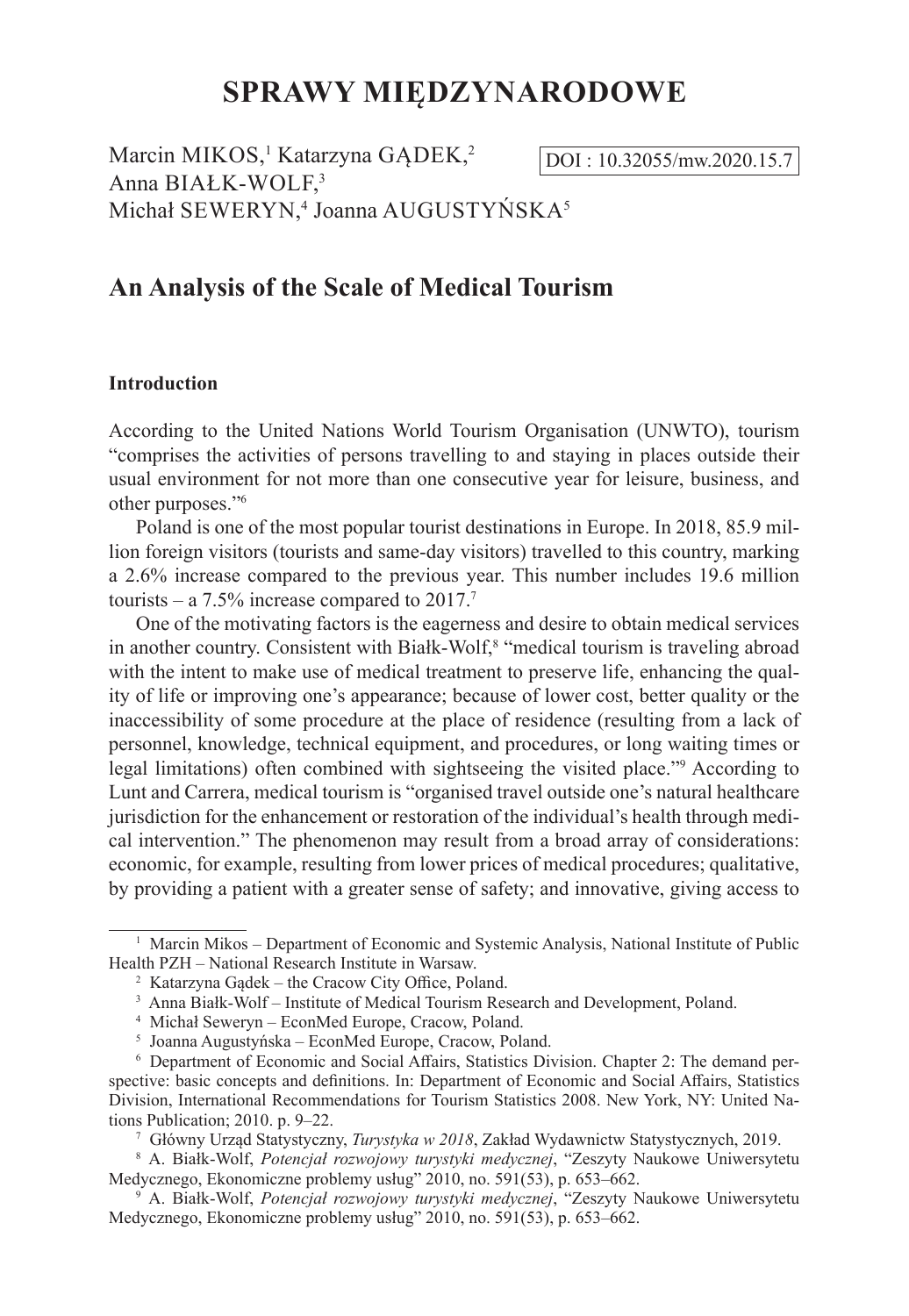the latest treatment technologies. Studies on patient mobility in the European Union show that most patients (71%) travel abroad for treatment to obtain access to procedures unavailable in their country. Other reasons for patient mobility include seeking higher quality medical services (53%), the renown of care centres, specialists, or both  $(38\%)$ , and shortening the waiting time for the service  $(31\%)$ .<sup>10</sup>

According to Statistics Poland, in 2018, 0.75% (640.6 thousand persons), among all foreign visitors, travelled to Poland due to health-related reasons.11 Although medical tourism is not one of the economic priorities of the country, individuals going to Poland for health-related reasons incurred the highest expenditure during their stay, namely \$742 per person, followed by visitors participating in conferences and congresses –  $$616$ , and in trade shows and exhibitions –  $$548.<sup>12</sup>$ 

# **Cracow is a Tourist Hub**

Cracow is an important destination on the map of European tourism. As the former capital city of Poland, it perfectly combines historical heritage with attractive leisure, cultural, and entertainment facilities and services while providing premium transport, accommodation, and dining.

The most recent studies on tourism traffic<sup>13</sup> demonstrate that the City received 14.05m visitors in 2019, of which 23.5% were foreign travellers. It gives a 4.1% increase in the number of visitors compared to 2018. A population breakdown shows that arrivals from Germany account for 14.2%, from the United Kingdom – 13.9% of visits, Italy  $-11.5\%$ , France  $-11.2\%$ , and Spain  $-10.4\%$ . The primary purposes of foreign tourist visits to Cracow include heritage tourism – 37.2%, leisure – 20.4%, and entertainment – 10.0%. Health reasons are declared by 0.4% of foreign visitors in 2018 and  $0.9\% -$  in  $2017.<sup>14</sup>$ 

The most famous heritage sites in Cracow include the Main Market Square with the centrally located Cloth Hall, Royal Wawel Castle, the former Jewish district of Kazimierz, and the Sanctuary of Divine Mercy.

The total expenditure made by tourists in Cracow in 2019 is estimated at approximately 7.5 billion PLN ( $$1.93$  billion<sup>15</sup>) and demonstrates a tendency to grow.<sup>16</sup>

<sup>10</sup> Directorate-General for Communication, *Patients' rights in cross-border healthcare in the European Union (Survey)*, Special Eurobarometer 425, 2015.

<sup>11</sup> Główny Urząd Statystyczny, *Turystyka w 2018*, Zakład Wydawnictw Statystycznych, 2019.

<sup>12</sup> J. Rab-Przybyłowicz, *Trends and Socio-economic Aspects of Medical Tourism Development in Poland*, "Studia Periegetica" 2016, no. 2(16), p. 99–118.

<sup>13</sup> Małopolska Organizacja Turystyczna. Raport Ruchu Turystycznego w Krakowie w 2019 r. – Infografika, Urząd Miasta Krakowa 2020.

<sup>14</sup> K. Borkowski, T. Grabiński, R. Seweryn, et al., *Raport Ruchu Turystycznego w Krakowie w 2018 r. Monografika*, t. 2, 2019, 1 Małopolska Organizacja Turystyczna; K. Borkowski, T. Grabiński, R. Seweryn, et al., *Raport Ruchu Turystycznego w Krakowie w 2017 r. Monografika*, t. 1, 2018, 1 Małopolska Organizacja Turystyczna.

<sup>&</sup>lt;sup>15</sup> Narodowy Bank Polski, Average dollar exchange rate quoted by the NBP on 3rd March 2020 (USD 1 = PLN 3.8804), https://www.nbp.pl/, 3 March 2020.

<sup>16</sup> Małopolska Organizacja Turystyczna, *Raport Ruchu Turystycznego w Krakowie w 2019 r. – Infografika*, Urząd Miasta Krakowa 2020.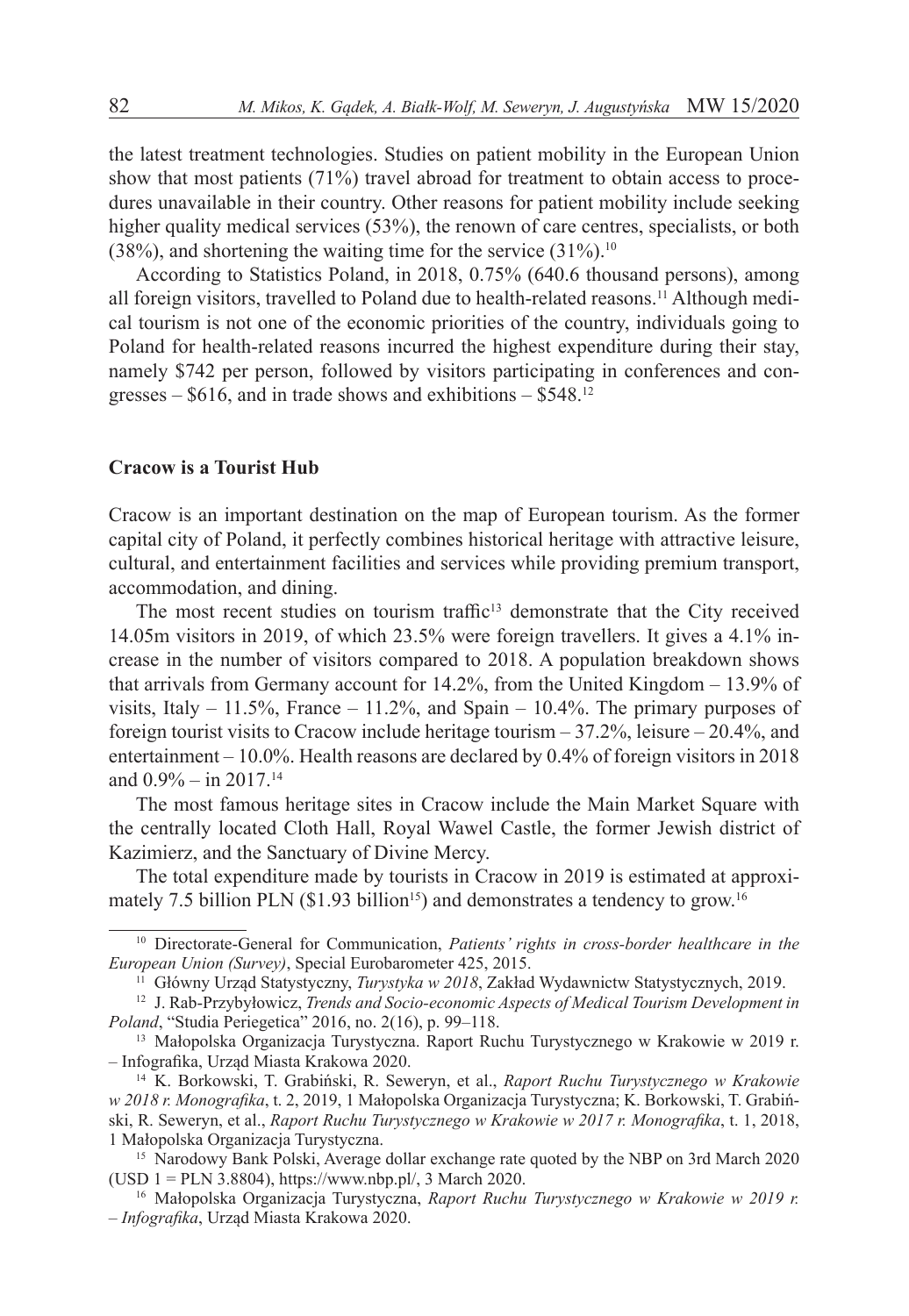# **The Medical Potential of Cracow**

Besides a plethora of historical and cultural values, Cracow has solid foundations for offering healthcare services. This is mainly due to the Medical School (Collegium Medicum) and the university teaching hospitals of one of Europe's most prestigious institutions of higher education, the Jagiellonian University.

The total hospital bed resources in the City of Cracow consist of 8,338 beds in various specialty wards, with the majority in public hospitals. Private hospitals have 2,015 beds, which accounts for 24.2% of the total number of bed resources.17 There are 271 dental inpatient clinics in the City, most of which belong to the private sector.<sup>18</sup>

The medical professionals of the Małopolska Region include 13,535 physicians (39.8 per 10,000 inhabitants), 3,855 dentists (11.3 per 10,000 inhabitants), 25,823 nurses (75.9 per 10,000 inhabitants) and 3,272 midwives (9.6 per 10,000 inhabitants).<sup>19</sup>

As far as availability of imaging diagnostics is concerned, there are 60 Computed-Tomography units (CAT scanners) in the region, which corresponds to 1.8 per 100,000 inhabitants, 34 Magnetic Resonance Imaging (MRI) devices (1.0 per 100,000 inhabitants), and three Positron Emission Tomography (PET) scanners, at 0.1 per 100,000 inhabitants.<sup>20</sup>

Local authorities have made the development of medical tourism in Cracow a priority. The supporting arguments include high-quality medical facilities in the City, spa resorts near Cracow, premium accommodation, and reliable transport. According to the local authorities, this field holds significant potential for growth, especially in the context of the ageing populations of Western Europe and the increased demand for healthcare services in that region. The development of medical tourism combined with the City's economic growth will also help decrease the seasonality in tourist traffic in Cracow, making it popular all year round.<sup>21</sup>

As the phenomenon of medical tourism has not been carefully researched yet, the main aim of this study was to assess the medical tourism market in Cracow – the capital of the Małopolska region of Poland.

# **Material and methods**

General research of tourism traffic showed that an annual average of 0.4% of foreign visitors in Cracow arrived for medical purposes.<sup>22</sup>

<sup>17</sup> Urząd Marszałkowski Województwa Małopolskiego. Departament Zdrowia i Polityki Społecznej*, Lecznictwo w Małopolsce*, Raport wg stanu na dzień 31.12.2016 r., Kraków 2017.

<sup>18</sup> *Register of entities performing medical activities, register of dental inpatient clinics*, https:// rpwdl.csioz.gov.pl/, 5 Aug. 2020.

<sup>&</sup>lt;sup>19</sup> Centrum Systemów Informacyjnych Ochrony Zdrowia, "Biuletyn statystyczny Ministerstwa Zdrowia 2019", Warszawa 2019.

<sup>&</sup>lt;sup>20</sup> Centrum Systemów Informacyjnych Ochrony Zdrowia, "Biuletyn statystyczny Ministerstwa Zdrowia 2019", Warszawa 2019.

<sup>21</sup> K. Borkowski, T. Grabiński, R. Seweryn, et all., *Raport Ruchu Turystycznego w Krakowie w 2017 r. Monografika*, t. 1, 2018, 1 Małopolska Organizacja Turystyczna.

<sup>22</sup> K. Borkowski, T. Grabiński, R. Seweryn, et all., *Raport Ruchu Turystycznego w Krakowie w 2018 r. Monografika*, t. 2, 2019, 1 Małopolska Organizacja Turystyczna.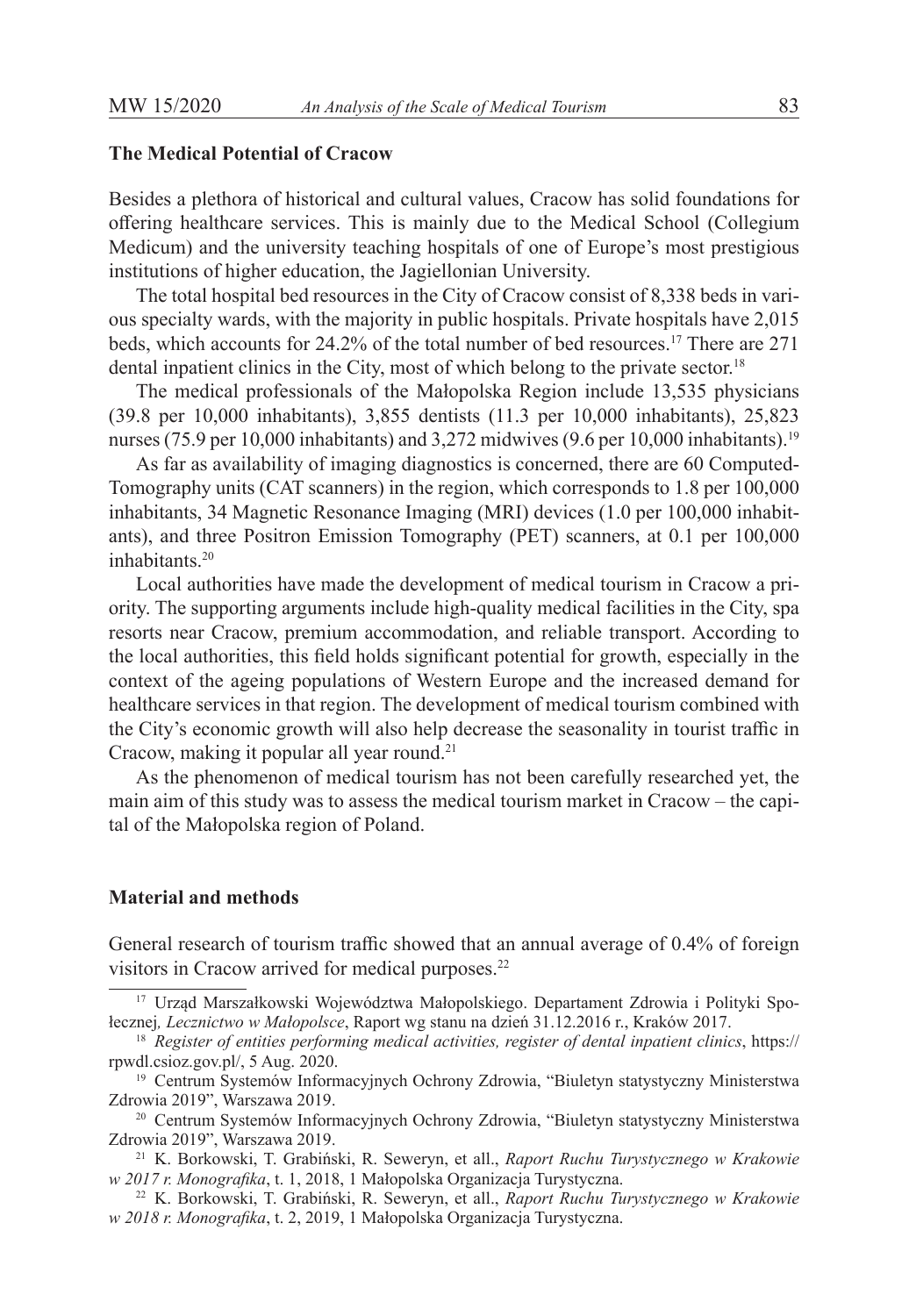Therefore, a study regarding the situation on the medical tourism market in the City had been conducted with a proprietary paper-based questionnaire yearly from 2015 to 2018.

The study analysed the type of medical facility, the percentage of revenue from providing services for foreign patients, the structure of such services compared, and a breakdown by the country of patient origin. Additionally, the questionnaire included questions concerning the method of patient acquisition, marketing activities of the facility, as well as opportunities and barriers for the development of medical tourism perceived by the respondents. The obtained data underwent qualitative and quantitative analysis, with the qualitative approach being dominant due to the low number of respondents.

In 2015 the first questionnaire was delivered to 42 medical care units registered with the governor (*voivode*) for inpatient treatment in Cracow. With 17 completed questionnaires obtained, the return rate was 40%. The participants included 17 healthcare units, of which 13 were hospitals, and the remaining 4 were medical facilities for specialist outpatient care, diagnostic imaging, dentistry, and nursing care. In 2018, the return rate of questionnaires fell to 25%, and most participants were outpatient and hospital units. A decline in the interest of dental facilities participating was also noticed.

One of the problems with collecting reliable data regarding medical tourism results from the fact that the leading group of persons coming to Poland to make use of medical treatment are Polish citizens living abroad. They pay privately for their treatment, and often not even the clinics are aware that many of their patients are international patients. Other issues with collecting accurate data are due to the clinics' and patients' reluctance to share information about their health (especially if the medical treatment is a beauty procedure or is forbidden in the country of origin). The scope of medical tourism is comprehensive, making an exact definition and a precise estimate of its size difficult. Especially regarding one-day treatments and "medical wellness," there is much debate whether these should be considered medical tourism as such. As it is difficult to estimate the size of the medical tourism market, the methodology mentioned above can be seen as a way to overcome this shortcoming. One should keep in mind that not all foreign patients in a clinic have travelled to Poland intending to obtain medical treatment. They could also have come with another original aim or are working or living in Poland.

Nevertheless, they are a good indicator of medical tourism, which is also used in other countries. This method is frequently used because it is a reliable statistic. So we can be confident that at least some of these patients are, in fact, medical tourists.

# **Results**

In the most current study from 2018, areas of particular interest for foreign patients undergoing planned treatment in Cracow include:

- Dentistry implants, prosthetics, endodontic treatment, aesthetic dentistry, dental surgery, orthodontics;
- Plastic surgery breast implants, botox, liposuction, eyelid correction, vaginoplasty, hair transplants, hyperhidrosis treatment, lifting without a scalpel, mesotherapy with platelet-rich plasma;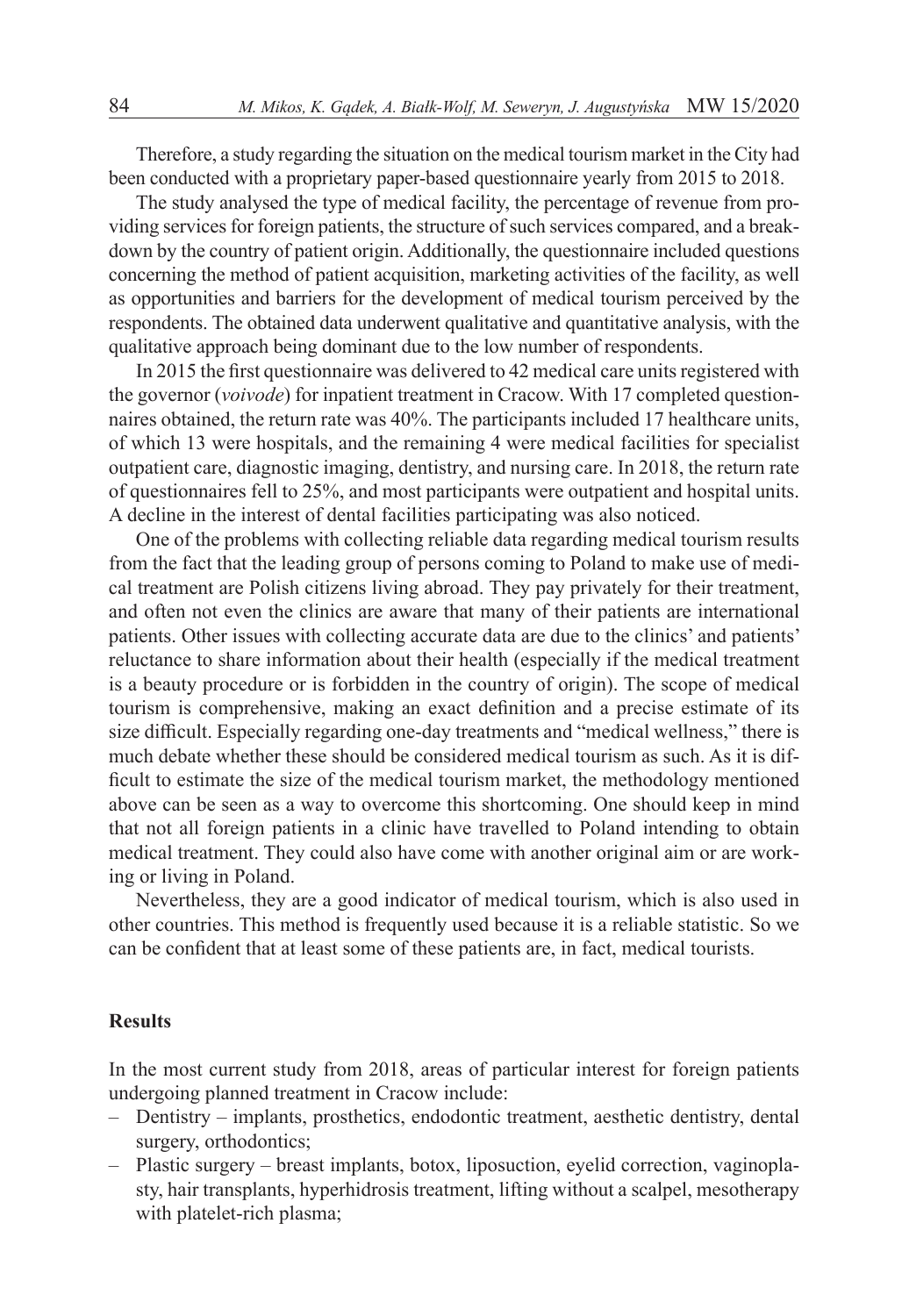- Ophthalmology laser vision correction, refractive lens exchange, cataract treatment, eyelid lesion removal;
- Oncology outpatient chemotherapy, proton therapy, radiotherapy, one-day surgery (including removal of birthmarks), breast cancer and brain tumors surgery, outpatient oncological consultations;
- Cardiology coronaroplasty, coronary angiography, cardioverter implants, ablation in atrial fibrillation, dilation of carotid and vertebral arteries, cardiological consultations;
- Gynecology and obstetrics *in vitro* fertilisation, intrauterine insemination, tubal patency test;
- Orthopedics knee joint reconstructions, hip replacement, stem cell treatment, spine operations, podiatry, physiotherapy, sports medicine.

Concerning the readiness of medical facilities to provide services for foreign patients in 2018, 74% of the units investigated have quality management certificates (either national for quality management in healthcare or ISO-type). There are still no hospitals accredited by the Joint Commission on Accreditation of Healthcare Organizations (JCAHO).

Due to a renewed study conducted in 2015, 2016, 2017, and 2018, it is possible to make comparisons and statements regarding medical tourism trends in Cracow. It should be highlighted that all of the reports are based on the input from medical units, which took part in the survey.

Comparing the numbers of foreign patients with the hospital treatments, we can state that this number varies wildly every year: in 2015, it was 1,959 patients, in  $2016 - 3.380$ , in  $2017 - 1.223$ , and  $2018 - 3.030$ . Interesting is the increased amount of inpatient consultations, which rose from 536 in 2015 to 15,129 in 2017, just to fall rapidly in 2018 to 3,088 patients. The number of rehabilitation procedures was the highest in  $2017 - 138$  procedures, compared with 69 in 2015, 62 in 2016, and 128 in 2018.

In 2017 dental clinics participated in the investigation for the first time. The number of foreign patients amounted to 13,127, whereas in 2018, it was only 1,761. Considering the several times higher number of inpatient and dental consultations in foreign patients in 2017, a clear trend is hard to be noticed between the annual studies. The total number of foreign patients in 2017 amounted to 29,617, and in both – previous, and next year, there were three times fewer patients – 9,275 in 2016 and 8,007 in 2018. It should be noted that not all of them can be considered medical tourists.

When analysing the country of origin of the patients during the time between 2015 and 2017, we can observe a relatively constant share of the German citizens (about 16%), British (about 23%), and French (about 9%) in 2015–2017. The percentage of Ukrainians fell from 30% in 2015 to only 15% in 2017. Patients from Norway and the USA came firstly in 2016, and the share of Russians has grown from 3% in 2016 to 11% in 2017. However, in 2018 we can notice a few changes in the structure of the medical tourists. There was a significant increase in the share of the citizens of Ukraine (51%) and Britain (35%) and a decrease in the percentage of German (5%), French (2%), and Russian (2%). Dominated by Ukrainian citizens, this distribution differs from the general structure of foreign tourists visiting Cracow, as they are the group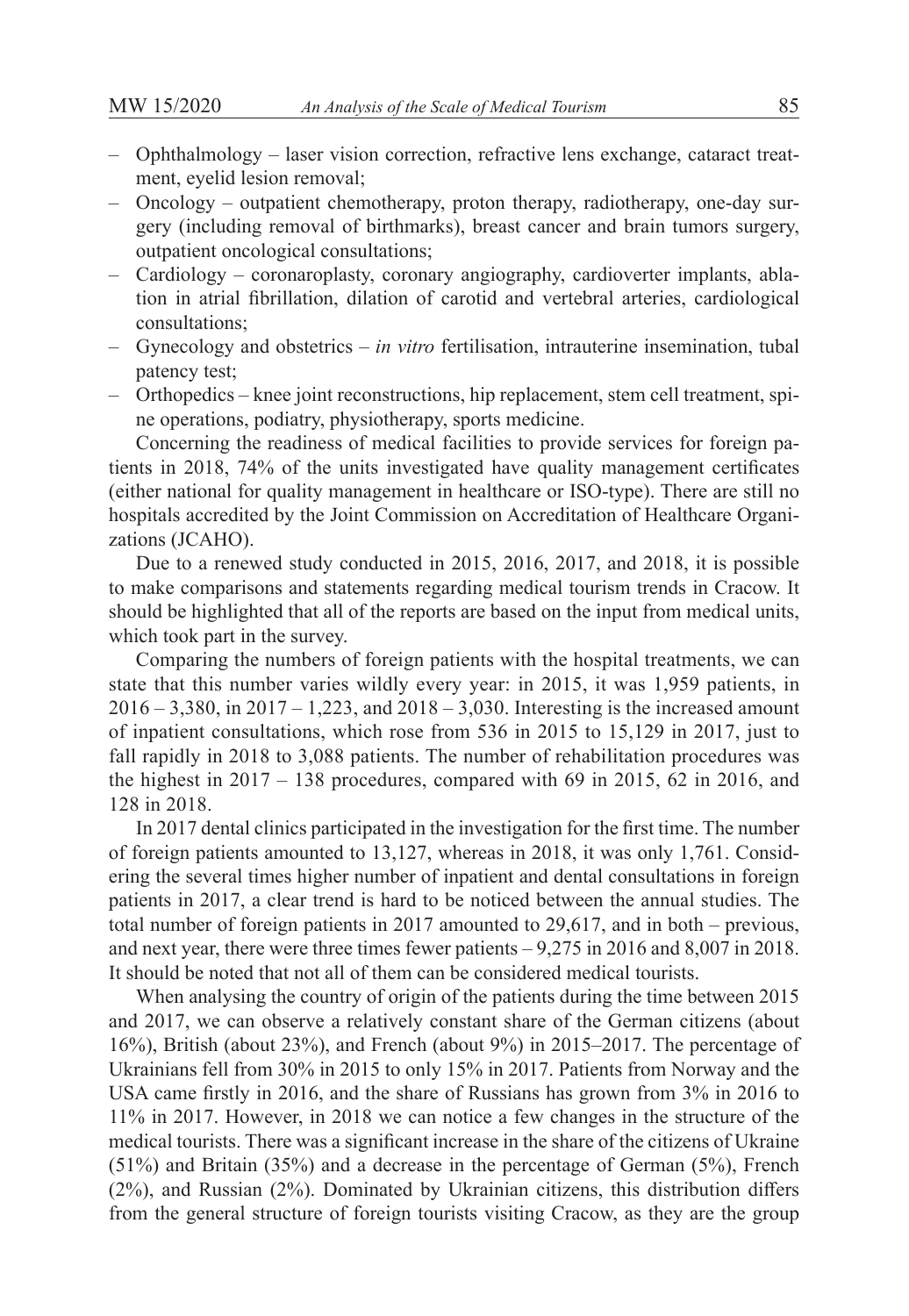most frequently using medical services. Still, they are not a dominant nationality in terms of total tourist traffic (i.e., German).

The percentage of revenue generated by the different services purchased by foreign patients is also difficult to compare due to the significant disparity between dental clinics and hospitals. The average income from the treatment of foreign patients for medical institutions in Cracow participating in the study amounted to 7.1% of all annual revenues in 2018, 10.8% – in 2017, and 9.1% – in 2016. However, the average is overstated by dental facilities, whose gains in this area reach up to 50% per year. The average revenues for this segment in 2018 amounted to 19.4% of the total values regarding dental institutions (17.5% in 2017). Hospitals have a small share of income generated by the services purchased by foreign patients, and it is in the range between 0.0003% and 7%, with the average value accounted for 1.03%.

Since 2016, 100% of the medical units have English-speaking staff and personnel. In 2015, 42% of the units' personnel spoke German, Russian, French, or all. Moreover, in 29% of the clinics, communication with the medical staff and personnel is possible also in Ukrainian or Italian. In 2017, 64% of the clinics offered websites in English, whereas in 2015, this value had only been 59%. Only single service providers run websites in languages other than English, including German, Russian, Ukrainian, Italian, Swedish, and Dutch. In 2017, 76% stated that they operated call centres in English.

Regarding the tools used by the medical units to promote their services, the study confirms low activity in trying to reach foreign customers proactively. In 2017 – 10% and 2018 – 9.5% took part in international fairs in New York, London, Oslo, Stockholm, Kyiv, Lviv, Bergen, or Copenhagen. The percentage of medical units advertised in the international press is also growing; in 2018, it was  $17\%$ , in  $2017 - 12\%$ , whereas in 2016, this percentage had been only 4%. Other commonly used promotional tools are foreign websites for patients, promotions by foreign agents, and promotion in international dental magazines.

Turning to how patients travel to Cracow, the most common way was by privately organised trips by the patients: 40% in 2015, 62% in 2016, 35% in 2017, and 58% in 2018. Agents were involved in organising the trip in 35% of all travels in 2015, and this number decreased to 20% both in 2016 and 2017 and to 16% in 2018. The travel agents were responsible for 8.5% of patients in 2018 (a decrease of 4% compared to 2017). We can also observe in 2018 that 9% of patients chose a specific medical clinic due to the recommendation of another person and 8% were from diplomatic missions.

Answers to the open-response question concerning barriers perceived in the development of medical tourism in Cracow were also analysed. Participants most often mentioned increased demand for commercial services for Polish patients, shortages of medical staff, legal restrictions on advertising medical services, high costs for individual medical facilities of reaching the target groups with the offer, lack of international promotion of Cracow as a destination of medical tourism, competition from Romania, Hungary and Croatia in dentistry and also foreign exchange fluctuations related to Brexit. However, the percentage of medical units that recognise the difficulties in the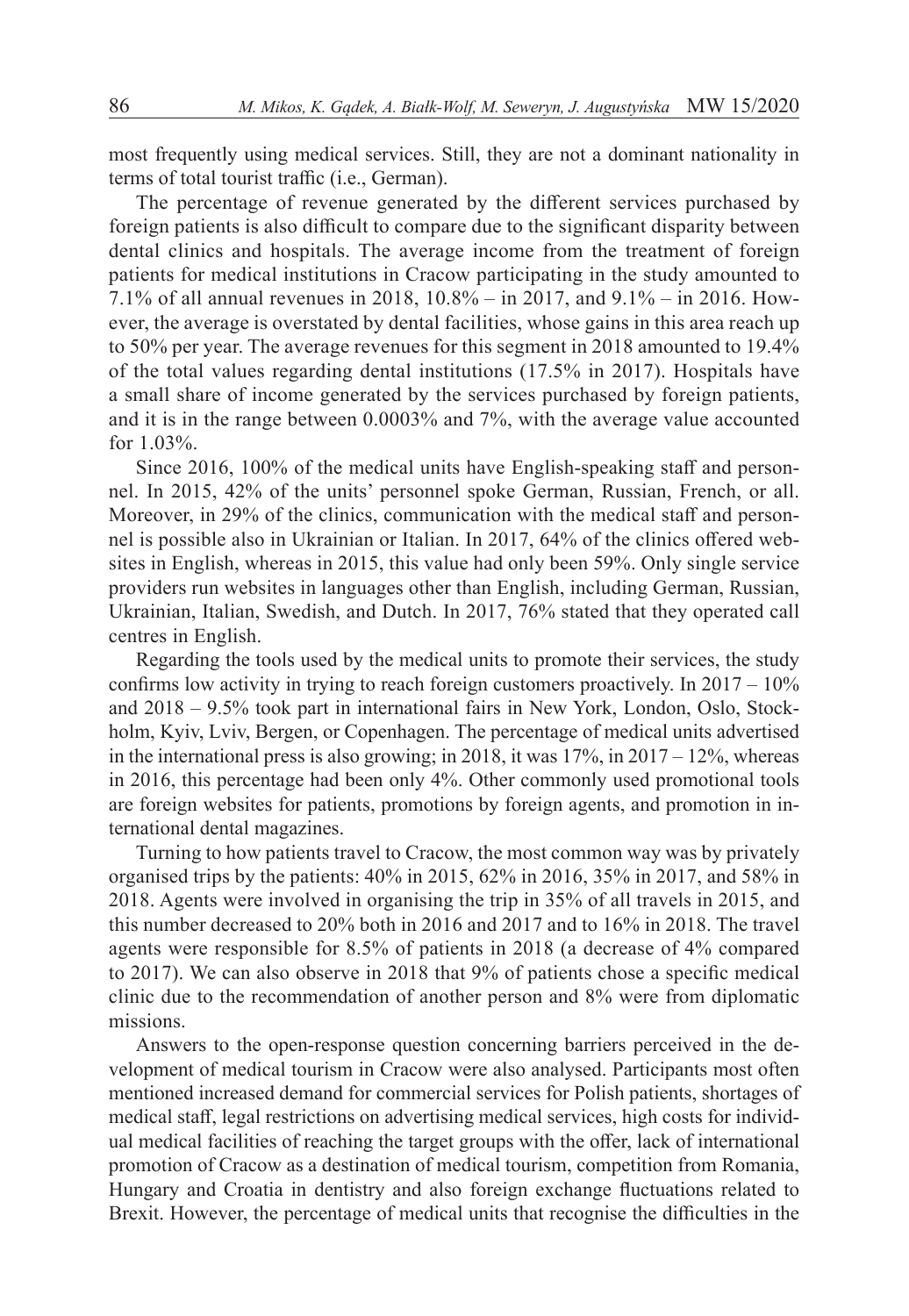development of medical tourism is falling  $-$  in 2018, it was only 43%, whereas in 2017  $-58\%$  of them, and  $2016 - 68\%$  noticed such difficulties.

In the last section of the study, the respondents recommended actions that regional authorities of the Cracow city could embark on to support the development of medical tourism. In the most recent study, they usually pointed to the need of strengthening the promotion of medical services as an asset of the City and region in the promotional campaigns they run to integrate the medical and tourist offers (meetings, fairs, bulletins, an online platform for browsing through the available services, etc.). Creating the long-term strategy with the promotion of medical potential, high-quality medical services, and patient safety in Cracow, and with information for tourists staying in Cracow about the available therapeutic base was also mentioned by medical units. Moreover, they needed an assistant for medical institutions in cooperation with diplomatic missions, as well as co-financing of participation in foreign fairs, financial support in raising the standards of quality of medical services, and legal support regarding legal regulations for the business in other countries.

In summary, we can observe that after a boom, the situation in the medical tourism market in Cracow stabilises. Medical facilities that have opted for medical tourism as the central area of their activity gain a clear competitive advantage. The areas of dentistry, aesthetic surgery, and orthopedics in Cracow are the best-prepared segments of medical services to serve foreign patients. The promotion of Cracow as a destination for medical tourism remains the industry's basic expectation for the City. We can observe positive trends and activities to establish well-organised medical tourism destinations in Cracow.

# **Discussion and conclusion**

Medical tourism is an intensively developing field in the global economy. In recent years, many countries have demonstrated an increase in the number of medical tourists. It is calculated that the medical tourism market size is expected to grow up to 25% each year.<sup>23</sup> The number of medical tourists travelling for treatment each year was estimated at 30–50 million.<sup>24</sup>

The largest beneficiaries of globalised healthcare include countries in Asia, specialising in a broad range of services. The main centres are situated in the South-eastern region of the continent: India, Thailand, and Singapore.<sup>25</sup> In 2015 and 2016, Malaysia won the International Medical Travel Journal's award for "Health and Medical Tourism Destination of the Year."<sup>26</sup> In 2018, the revenue from medical tourism in Malaysia

<sup>23</sup> F. Larisa, G. Țigu, *Medical tourism market trends – an exploratory research*, Proceedings of the International Conference on Business Excellence, 2017, no. 11(1), p. 1111–1121, https://doi. org/10.1515/picbe-2017-0114.

<sup>24</sup> N. Lunt, R. Smith, M. Exworthy et al., *Medical Tourism: Treatments, Markets and Health System Implications: A scoping review*, OECD, 2011.

<sup>25</sup> A. Chambers, *Trends in U.S. Health Travel Services Trade* [pdf], 2015, https://www.usitc.gov/ publications/332/executive briefings/chambers health-related travel final.pdf, 30 Nov. 2019.

<sup>26</sup> R.-M. Stephano, *Top 10 Medical Tourism Destinations in the World*, Medical Tourism, https:// www.magazine.medicaltourism.com/article/top-10-medical-tourism-destinations-world, 25 Nov. 2019.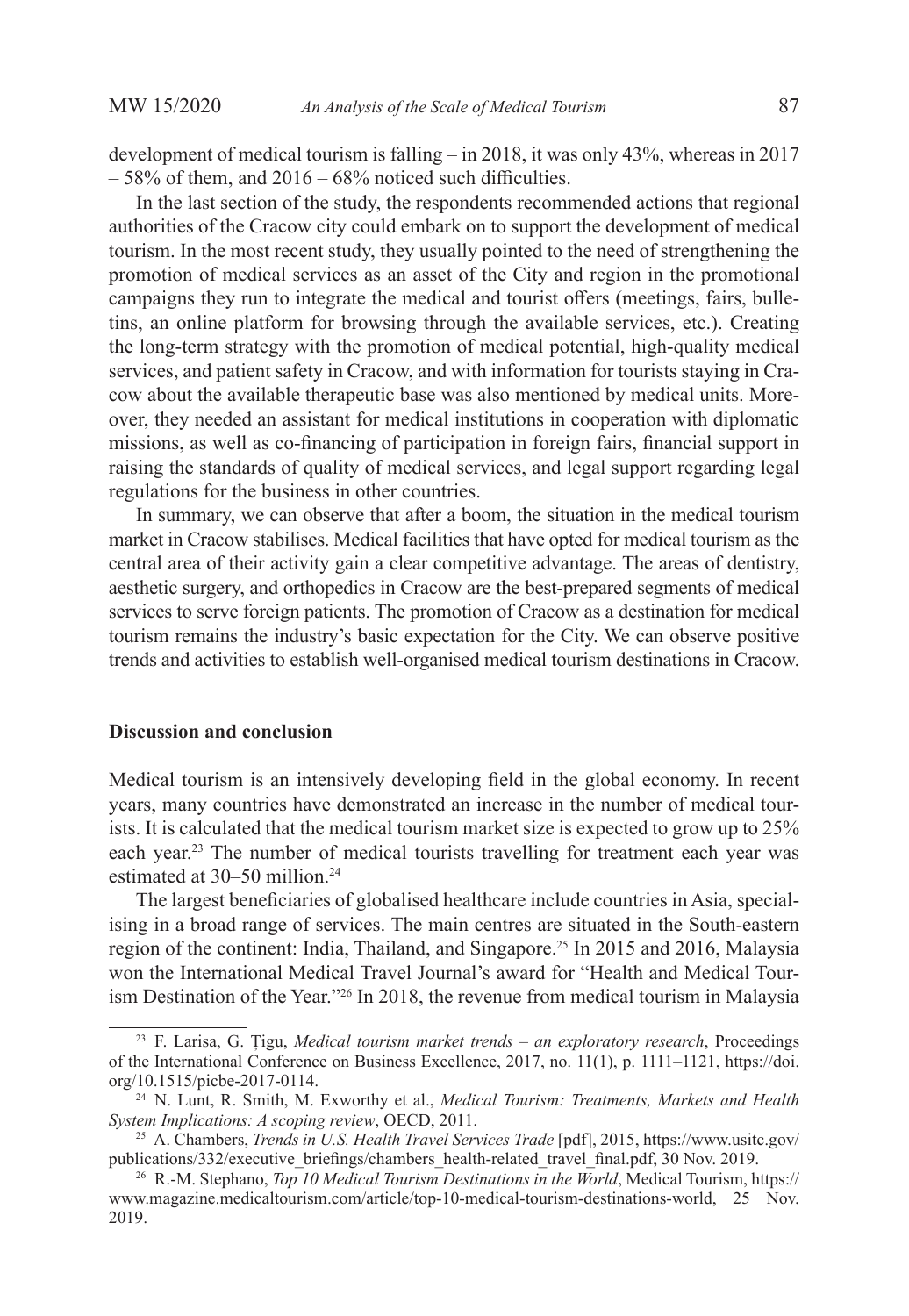had increased by almost one billion Malaysian ringgit since  $2011.^{27}$  Thailand has the highest number of internationally accredited hospitals in Southeast Asia<sup>28</sup> and receives 1 million visitors per year.29 Bumrungrad International Hospital in Bangkok is one of the best such institutions in Thailand, and it provides healthcare for over half of the country's medical tourists each year.<sup>30</sup>

The countries most eagerly visited in Europe for medical purposes include Hungary, Poland, the Czech Republic, Romania, and Latvia.<sup>31</sup> Budapest has become Europe's dental capital, with a 50–70% savings rate for dental treatment in Hungary.<sup>32</sup> Poland is one of the top destination countries, largely thanks to patients seeking various forms of dentistry, ophthalmology, and reproductive medicine. This country is also popular among foreign tourists interested in dental services. Thanks to qualified staff and cutting-edge medical equipment in Poland, 89% of patients are highly satisfied with the performance of medical services.<sup>33</sup>

The main medical tourism specialties worldwide are:<sup>34</sup>

- plastic surgery liposuction, breast implants, rhinoplasty;
- ophthalmology LASIK, LASEK, cataract surgery;
- hair restoration hair transplant;
- bariatric surgery gastric sleeve, gastric bypass;
- reproductive medicine *in vitro* fertilisation;
- orthopedics knee replacement, hip replacement, spine surgery;
- dermatology mole removal, acne treatment;
- cardiology CABG surgery, heart valve replacement;
- oncology breast cancer treatment, chemotherapy.

Based on estimates of the Institute of Research and Development of Medical Tourism, which is established on data from the official statistics office in Poland (which collects only part of the data covering the phenomena of medical tourism), as well as expert interviews and an investigation of the demand of medical tourism in Poland – we are in the position to evaluate the number of medical tourists in this country. We know the number of foreigners coming to Poland due to health reasons (but the scope

<sup>27</sup> J. Müller, *Revenue from medical tourism Malaysia 2011–2018*, 2020, https://www.statista. com/statistics/1013817/medical-tourism-revenue-malaysia/, 25 Nov. 2019.

<sup>&</sup>lt;sup>28</sup> R.-M. Stephano, *Top 10 Medical Tourism Destinations in the World*, Medical Tourism, https:// www.magazine.medicaltourism.com/article/top-10-medical-tourism-destinations-world, 25 Nov. 2019.

<sup>29</sup> A. Chambers, *Trends in U.S. Health Travel Services Trade* [pdf], 2015, https://www.usitc.gov/ publications/332/executive\_briefings/chambers\_health-related\_travel\_final.pdf, 30 Nov. 2019.

<sup>&</sup>lt;sup>30</sup> A. Chambers, *Trends in U.S. Health Travel Services Trade* [pdf], 2015, https://www.usitc. gov/publications/332/executive\_briefings/chambers\_health-related\_travel\_final.pdf, 30 Nov. 2019; R.-M. Stephano, *Top Medical Tourism Destinations in the World*, Medical Tourism, https://www. magazine.medicaltourism.com/article/top-10-medical-tourism-destinations-world, 25 Nov. 2019.

 $\overline{31}$  R. Fink, *Health Tourism in the EU: Facts and Figures*, 2018, https://pro.regiondo.com/healthtourism-eu/, 26 Nov. 2019.

<sup>32</sup> R. Phinyowan, *Top 10 dental tourism destinations*, 2018, https://www.dentaldepartures.com/ article/top-10-dental-tourism-destinations/, 26 Nov. 2019.

<sup>33</sup> A. Lubowiecki-Vikuk, D. Dryglas, *Medical tourism services and medical tourism destinations in Central and Eastern Europe – the opinion of Britons and Germans*, "Economic Research-Ekonomska Istraživanja" 2019, no. 32(1), p. 1256–1274.

<sup>34</sup> https://www.medigo.com/blog/medical-tourism-facts-figures/, 26 Nov. 2019.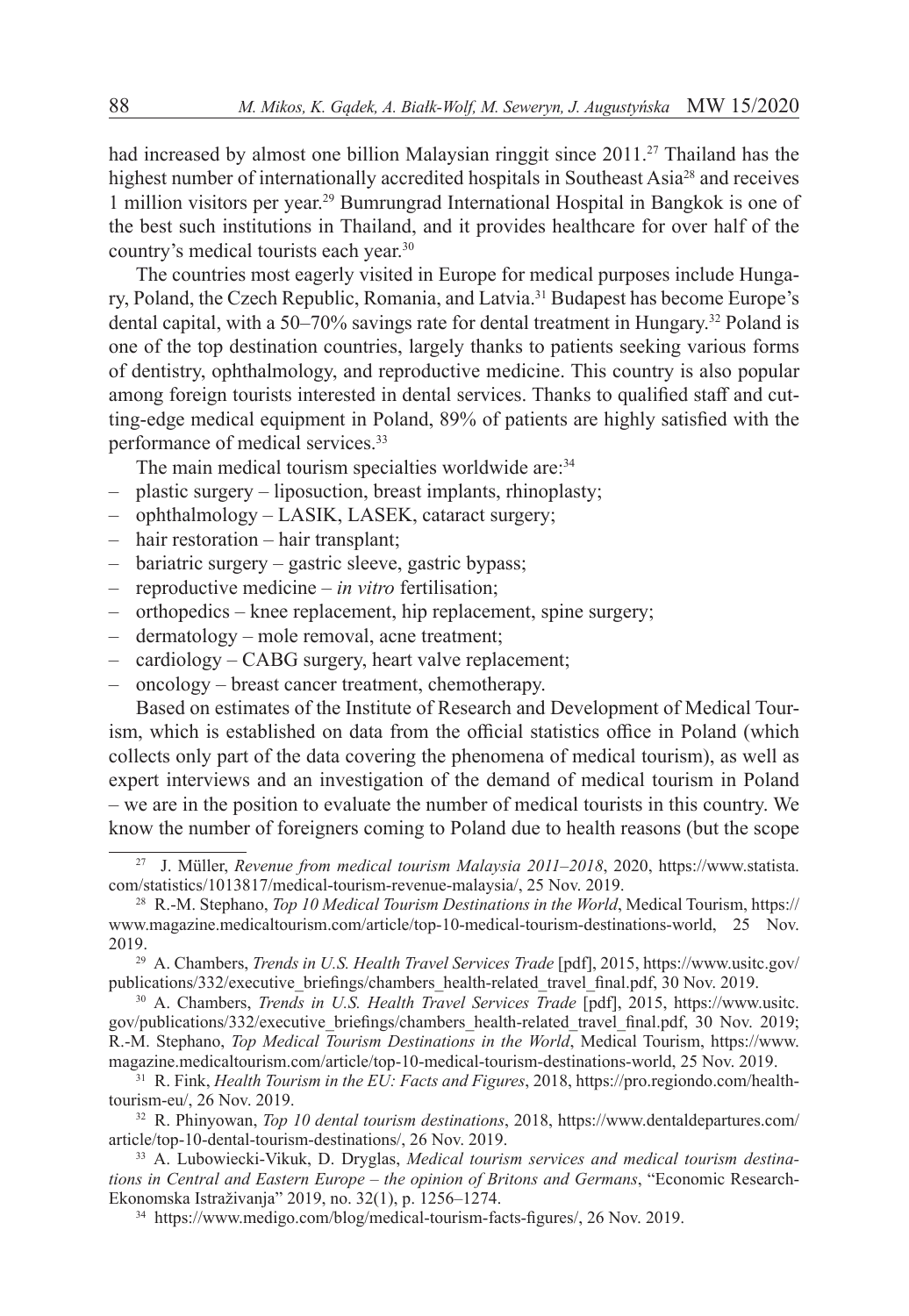of these arrivals is more extensive than medical tourism) and the number of tourists who use treatments in health resorts. In 2018 this number was 55,000. Expert interviews and data collected by the Institute of Research and Development of Medical Tourism have depicted that the most prominent Polish clinics have no more than a few hundred foreign patients each year. This means that about 12,000 medical tourists come to them to undergo operations. The largest groups are dental tourists. This is due to a very competitive Polish offer in this field and because patients must pay for many dental services out-of-pocket in most Western European countries. It can be estimated that in 2018 90,000 dental patients came to this country. Considering the similarity between dental and aesthetic clinics and based on the market analysis, we can assume that we have about 25,000 medical tourists coming for a beauty treatment. In summary, we can estimate that in 2018 the total number of medical tourists in Poland was approximately 182,000.

Thanks to its accessibility, great image, and excellent medical offer, Cracow comprises one of Poland's central medical tourism regions. As the research has shown, the current trends indicate a rapid development of this segment in the City.

# **Conclusions**

This study demonstrates that Cracow is one of the largest travel destinations for medical tourism in Poland. Concerning its tourism and medical potential, Cracow has untapped resources for providing medical services to foreign tourists. Starting with one of the highest numbers of medical professionals in the whole country, it also offers high-quality healthcare facilities in the City, spa resorts near Cracow, quality-assured accommodation, and infallible transport. Foreign patients purchasing services in Cracow come mainly from Ukraine, Britain, Germany, France, and Russia. It is evident that the number of foreign patients is constantly increasing. Due to the competitive Polish offer in this field, a large percentage of foreign tourists are interested in dental services provided by qualified professionals and modern medical equipment. Other services also include plastic surgeries, ophthalmology, oncology treatment, cardiac procedures, as well as gynecology and orthopedics. The medical and tourism industries must work together to create a host of offers for foreign tourists to be successful. The language differences need to be minimised for medical personnel to be more approachable. To reach persons interested in treatment, it is necessary to have a system for spreading out information about the medical services in Cracow and promoting its medical resources to foreign patients.

Future studies may analyse the changes in medical tourism in the City. Further research in the patients' country of origin can also help estimate the number of Polish citizens living abroad that come to Poland for medical purposes.